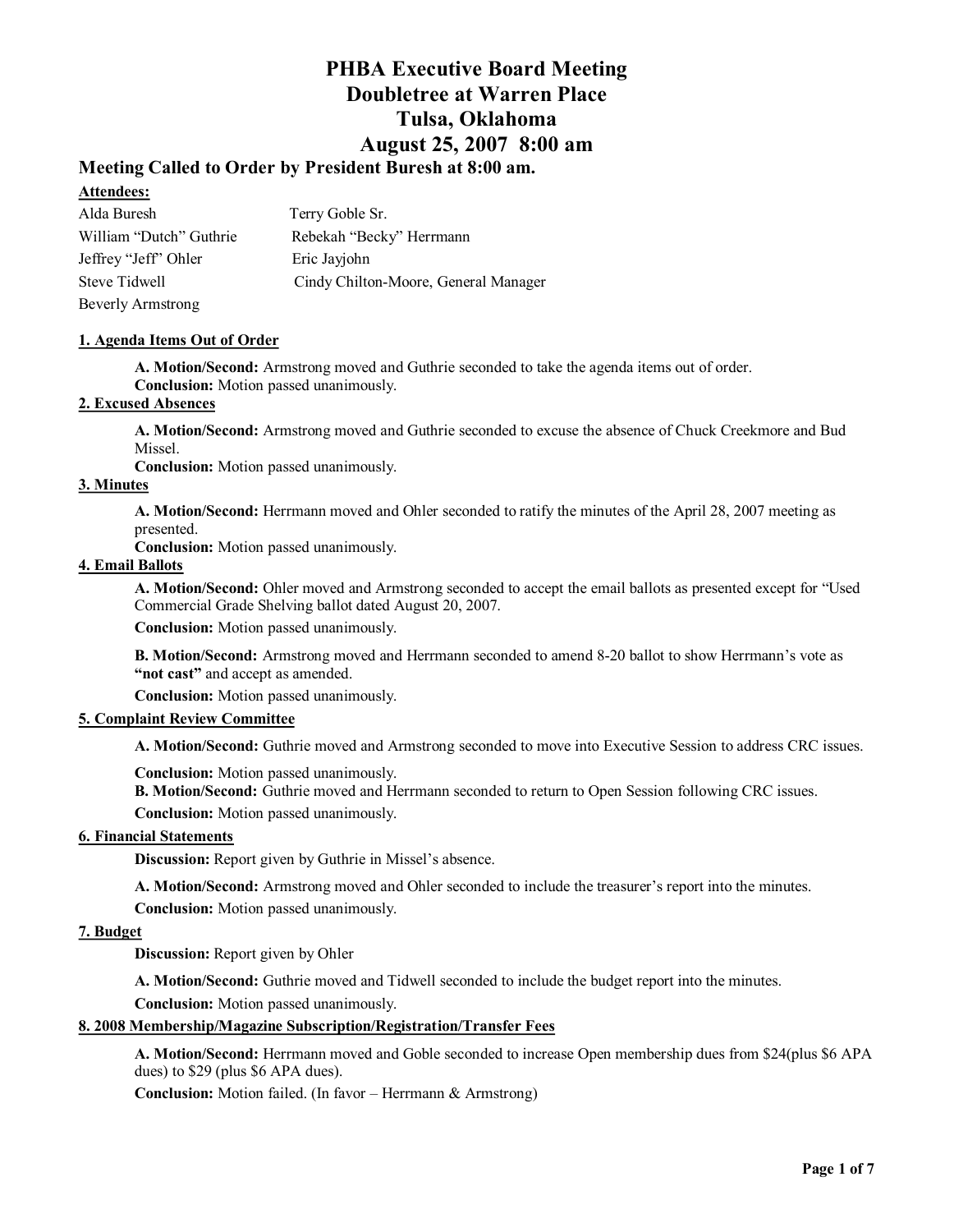**B. Motion/Second:** Herrmann moved and Guthrie seconded to leave the 2008 Open membership dues the same as 2007.

**Conclusion:** Motion passed. (Herrmann in opposition)

**C. Motion/Second:** Guthrie moved and Herrmann seconded to leave the 2008 Amateur membership dues the same as 2007.

**Conclusion:** Motion passed unanimously.

**D. Motion/Second:** Armstrong moved and Tidwell seconded to increase the Youth membership dues for 2008 to \$15.00 total (\$10.00 PHBA portion, \$5.00APA portion).

**Conclusion:** Motion passed. (Guthrie in opposition)

**E. Motion/Second:** Herrmann moved and Tidwell seconded to have the APA/Membership committee look at the membership fees and the cost of servicing each membership category.

**Conclusion:** Motion passed unanimously.

**F. Motion/Second:** Tidwell moved and Guthrie seconded to increase the PHBA magazine subscription price \$5.00. **Conclusion:** Motion passed unanimously.

**G. Motion/Second:** Tidwell moved and Ohler seconded to leave Canadian & International subscriptions the same (no increase).

**Conclusion:** Motion passed unanimously.

**H. Motion/Second:** Armstrong moved and Tidwell seconded to leave weanling and yearling registration fees the same (no increase) and increase 2 yr old and older horse registration fees to \$75.00.

**Conclusion:** Motion passed unanimously.

**I. Motion/Second:** Armstrong moved and Guthrie seconded to leave transfer fees the same (no increase).

**Conclusion:** Motion passed unanimously.

**J. Motion/Second:** Ohler moved and Armstrong seconded to leave computer fees per horse the same (no increase). **Conclusion:** Motion passed unanimously.

**K. Motion/Second:** Armstrong moved and Guthrie seconded to keep Show Approval Fees the same for APAs (no increase) and increase Show Approval fees to non-affiliates to \$50.00.

**Conclusion:** Motion passed unanimously.

#### **9. National Convention Registration Fees**

**A. Motion/Second:** Tidwell moved and Armstrong seconded to add one additional day to the convention to provide more time for delegates to work starting in 2008.

**Conclusion:** Motion passed. (Herrmann in opposition)

**B. Motion/Second:** Tidwell moved and Herrmann seconded to hold the National Convention in Tulsa every other year beginning with Tulsa as the convention destination in 2009.

**Conclusion:** Motion passed unanimously.

**C. Motion/Second:** Tidwell moved and Armstrong seconded to set 2008 convention fees at \$180.00 (paid by first deadline). This is a \$10.00 increase from the 2006 fees.

**Conclusion:** Motion passed unanimously.

### **10. Youth World Show Report**

**Discussion:** Youth World Show report given by Heather Williams and Sabrina Ansley.

**A. Motion/Second:** Guthrie moved and Armstrong seconded to allow PHBA Youth World Show to use current PHBA logo on their documents, mailings, etc.

**Conclusion:** Motion passed unanimously.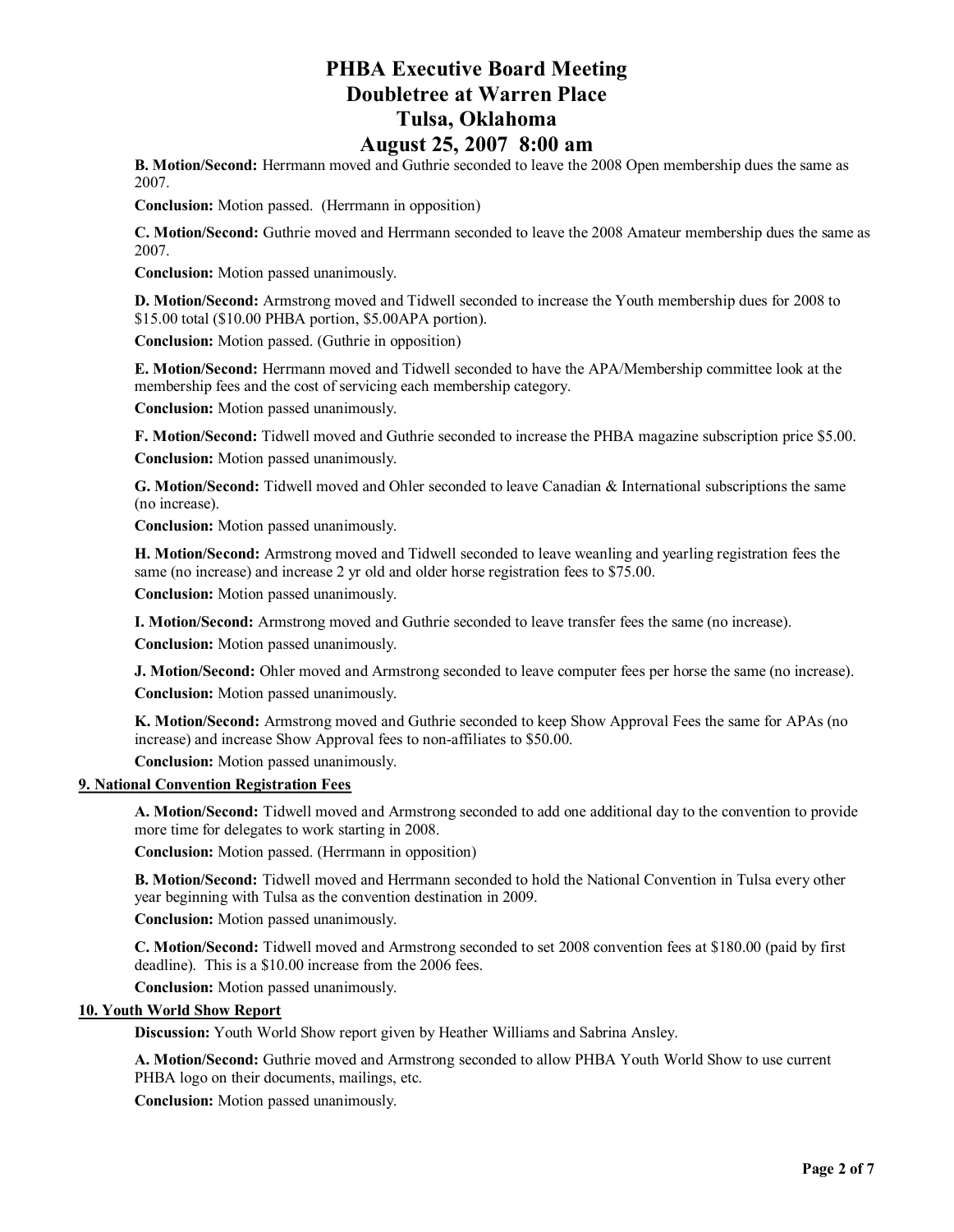**B. Motion/Second:** Armstrong moved and Guthrie seconded to create a PHBA/OPEA Stall Fee Special Committee to work on Youth World Show 2008 and empowering them to take appropriate actions. Committee members: OPEA – Heather Williams, Sabrina Ansley, Robert Meyers, Linda Moree…..PHBA – Steve Tidwell, Bev Armstrong, Cindy Chilton-Moore.

**Conclusion:** Motion passed unanimously.

**C. Motion/Second:** Guthrie moved and Armstrong seconded to accept the Youth World Show report and to include it into the minutes.

**Conclusion:** Motion passed unanimously.

### **11. Youth Association Bylaw Changes-July 2007**

**A. Motion/Second:** Tidwell moved and Guthrie seconded to adopt Youth Association By-Law changes as proposed. **Conclusion:** Motion passed unanimously.

#### **12. Therapeutic Medications**

**A. Motion/Second:** Armstrong moved and Tidwell seconded to approve *Firocoxib* (and the corresponding maximum plasma levels) to be added to the approved medications list in rule #2528-A and to amend the opening phase to read "Only those (4) drugs…" instead of "Only those (3) drugs…".

**Conclusion:** Motion passed unanimously

**B. Motion/Second**: Armstrong moved and Guthrie seconded to have the Animal Welfare Committee revisit the approved medications to bring PHBA in line with industry standards since laboratory testing fees are not as prohibitive as in the past.

**Conclusion:** Motion passed unanimously.

#### **13. Contracts**

**A. Motion/Second:** Armstrong moved and Tidwell seconded to move into Executive Session.

**Conclusion:** Motion passed unanimously.

**B. Motion/Second:** Guthrie moved and Armstrong seconded to return to Open Session.

**Conclusion:** Motion passed unanimously.

### **14. World Show Committee Report**

**A. Motion/Second:** Tidwell moved and Herrmann seconded to make an emergency rule change to the Disqualification rules for weanlings being shown at halter to permit a weaning to loose its footing while in the show pen as long as handler maintains control (still holding the lead shank). This applies only to the PHBA World Show and is consistent with the new AQHA rules.

**Conclusion:** Motion passed unanimously.

**B. Motion/Second:** Herrmann moved and Armstrong seconded to adopt the WS Committee recommendations to change the Golden Horse eligibility requirements as noted in "A.1." of the WS Committee report.

**Conclusion:** Motion passed unanimously.

**C. Motion/Second:** Armstrong moved and Tidwell seconded to adopt the WS Committee recommendation to have weanling's teeth and testicles checked at one time by all judges before the final trot, as detailed in "A.2." of the WS Committee report.

**Conclusion:** Motion passed unanimously.

**D. Motion/Second:** Armstrong moved and Tidwell seconded to adopt the WS Committee recommendation to permit a maximum of 22 horses in a split in Open and Amateur classes, as noted in "A.3." of the WS Committee report.

**Conclusion:** Motion failed. (Armstrong in favor)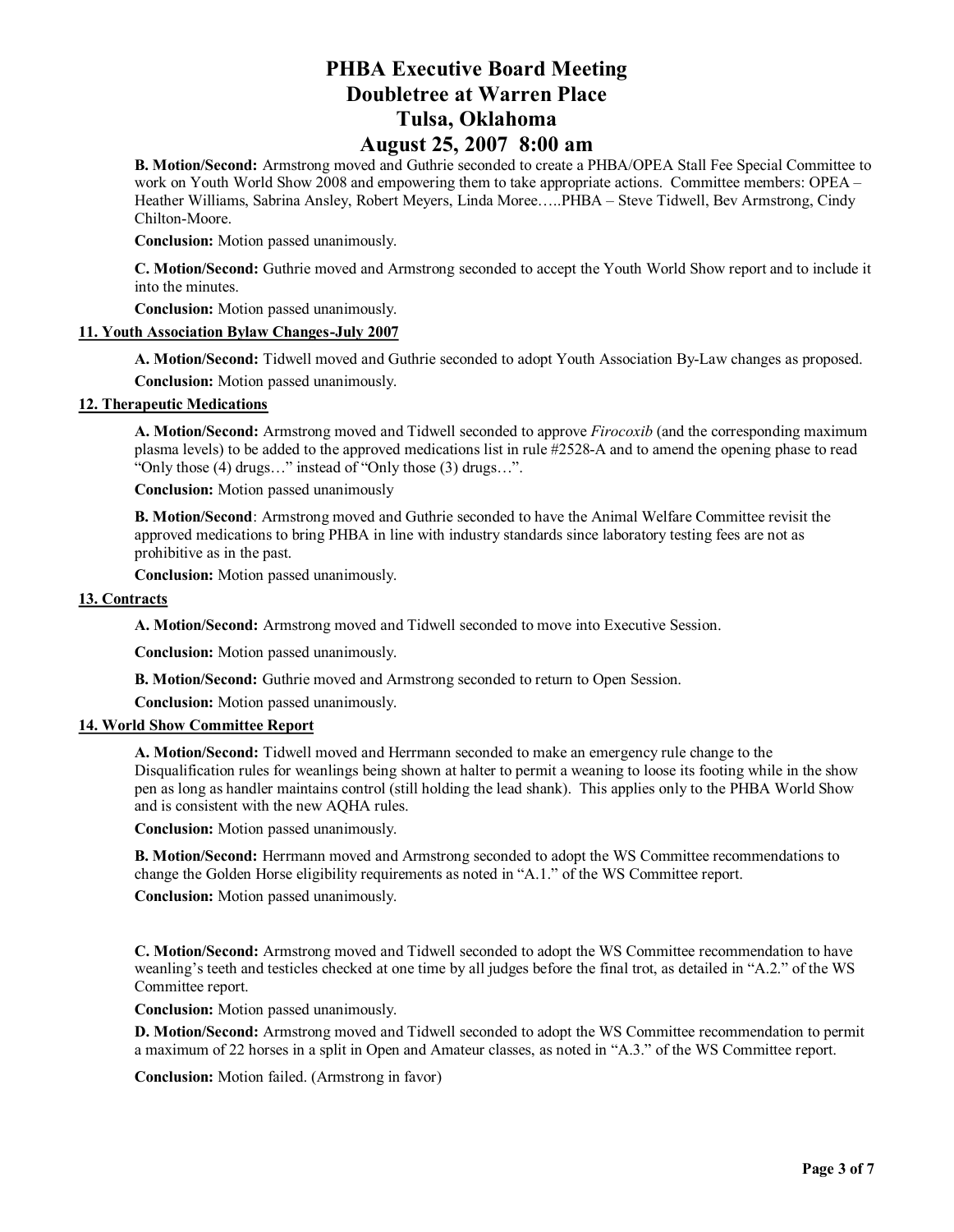**E. Motion/Second:** Ohler moved and Guthrie seconded to adopt the WS Committee recommendation to provide a 5 minute warm up per cut in all Derby, Futurity, Maturity and (Performance) Stakes classes, as detailed in "A.4." of the WS Committee report.

**Conclusion:** Motion passed unanimously.

**F. Motion/Second:** Ohler moved and Armstrong seconded to adopt the WS Committee recommendation to require all judge's score sheets to be made available to all exhibitors, as detailed in "A.5." of the WS Committee report.

**Conclusion:** Motion passed unanimously.

**G. Motion/Second:** Tidwell moved and Ohler seconded to adopt the WS Committee recommendation to require judges to stand in front of their announced winners, as noted in "A.6." of the WS Committee report.

**Conclusion:** Motion passed unanimously.

**H. Motion/Second:** Ohler moved and Armstrong seconded to adopt the WS Committee recommendation that all judges and ring masters are required to have a rulebook in the arena during classes, as detailed in "A.7." of the WS Committee report.

**H.1. Amendment/Second:** Herrmann moved and Armstrong seconded to amend the motion to require **only ring stewards to carry a rule book.**

**Conclusions:** Amendment passed unanimously. Motion passed as amended unanimously.

**I. Motion/Second:** Armstrong moved and Tidwell seconded to adopt the WS Committee recommendation that "No pets be allowed in the warm-up, make-up area (holding pen) or alleyway", as noted in "A.8." of the WS Committee report.

**Conclusion:** Motion passed unanimously.

**J. Motion/Second:** Tidwell moved and Armstrong seconded to adopt the WS Committee recommendation that "only one arena will be used for exhibition at a time", as noted in "A.9." of the WS Committee report.

**Conclusion:** Motion passed unanimously.

**K. Motion/Second:** Armstrong moved and Tidwell seconded to adopt all recommendations from the WS Committee as outlined in "B." of the WS committee report. Those items are: 1) Utilize the whole arena when setting up Trail, Western Riding, and Ranch Horse obstacles; 2) Separate JR. & Sr. Trail classes from the Amateur Trail classes and hold on different day; 3) Obtain NSBA dual approval on as many classes as possible, giving exhibitors the option of entering the NSBA class.

**Conclusion:** Motion passed unanimously.

**L. Motion/Second:** Armstrong moved and Tidwell seconded to move into Executive Session.

**Conclusion:** Motion passed unanimously.

**M. Motion/Second:** Guthrie moved and Ohler seconded to return to Open Session.

**Conclusion:** Motion passed unanimously.

### **15. World Championship Horse Show**

**A. Motion/Second:** Tidwell moved and Armstrong seconded to postpone setting fees until new contract with Expo is finalized.

**Conclusion:** Motion passed unanimously.

### **16. Expo Expansion**

**Discussion:** Expo Square expansion/construction plans/impact for 2008 discussed.

### **17. Web Streaming**

**A. Motion/Second:** Guthrie moved and Tidwell seconded to continue web-streaming for 2008 and charge Marketing committee with developing advertising opportunities.

**Conclusion:** Motion passed unanimously.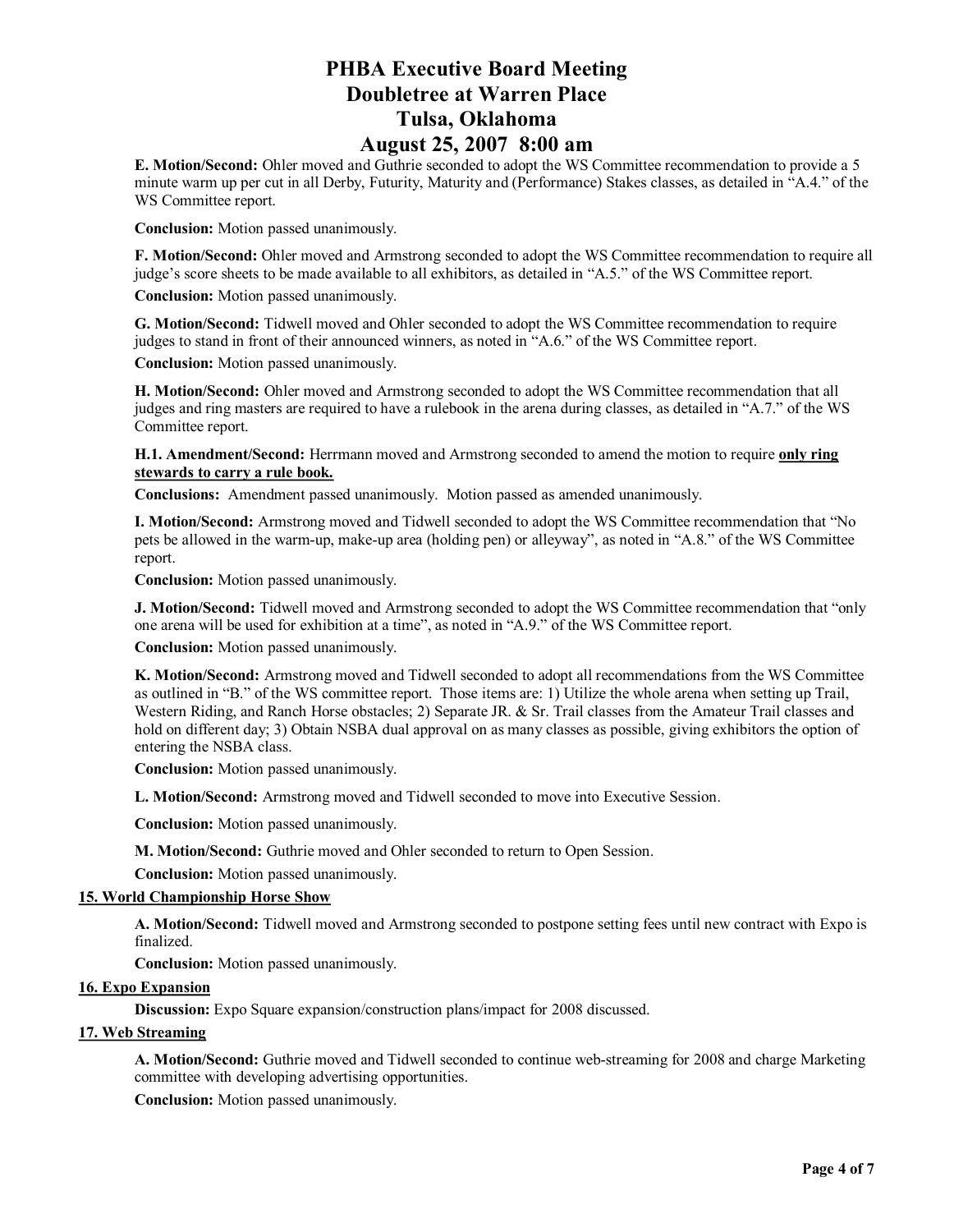### **18. PVC Fence Installation**

**A. Motion/Second:** Guthrie moved and Herrmann seconded to use and install the PVC fencing at the 2008 World Show as proposed with the contribution from OPEA.

**Conclusion:** Motion passed unanimously.

### **19. World Show Cover Art, Tom Ring Prints**

**Discussion:** Tom Ring limited edition World Show print discussed. Confirmation that proceeds from print sales will be credited as World Show income and the original will be auctioned at the 2008 convention and benefit Youth Scholarship fund.

#### **20. World Trade Show Vendor Contract and Fees**

**A. Motion/Second:** Armstrong moved and Tidwell seconded to keep World Show Vendor fees the same for 2008. **Conclusion:** Motion passed unanimously.

### **21. Show Rules Task Force**

**Discussion:** Report of Task Force Recommendations and review of minutes given by Chairperson Eric Jayjohn.

**A. Motion/Second:** Herrmann moved and Ohler seconded to postpone consideration of the report until the scheduled conference call on September 12 at 8:00pm eastern time.

**Conclusion:** Motion passed unanimously.

### **22. Hunter In Hand**

**A. Motion/Second:** Tidwell moved and Herrmann seconded to send letter(s) to all parties concerned under President Buresh's signature, referring to rules 1414 and 6101 in support of the 5-9 Hunter-in-hand points to be counted as halter points for high point awards and to produce an email broadcast and to post the same information on the PHBA website.

**Conclusion:** Motion passed unanimously.

### **23. Unwanted Horse Coalition Membership**

**Discussion:** Guthrie requested removal from consideration for the present time.

### **24. Amateur Executive Minutes-July 2007**

**Discussion:** Report given by Amberly Nichols-Phelps. Language about ethics committee not consistent with understanding Guthrie & Buresh had (both attended AEB meeting). Ask AEB to clarify intent and wording of ethics committee.

**A. Motion/Second:** Herrmann moved and Guthrie seconded to accept the amateur report as given and include it in the minutes.

**Conclusion:** Motion passed unanimously.

**B. Motion/Second:** Armstrong moved and Tidwell seconded to refer the Amateur EB minutes to the Amateur EB for clarification on ethics committee proposal since it is in direct conflict with general rule #73.

**Conclusion:** Motion passed unanimously.

### **25. Southwest Exposition and Livestock Show Request for Special Event**

**A. Motion/Second:** Guthrie moved and Armstrong seconded to approve Southwest Exposition request.

**Conclusion:** Motion passed unanimously.

### **26. "Your Travel Business" Proposal**

**Discussion:** No action taken at this time.

### **27. Audit Selection Committee Report**

**Discussion:** Letters will be sent to EB member's homes for signature and return.

### **28. PIP Report**

**Discussion:** Report given by Jeff Ohler.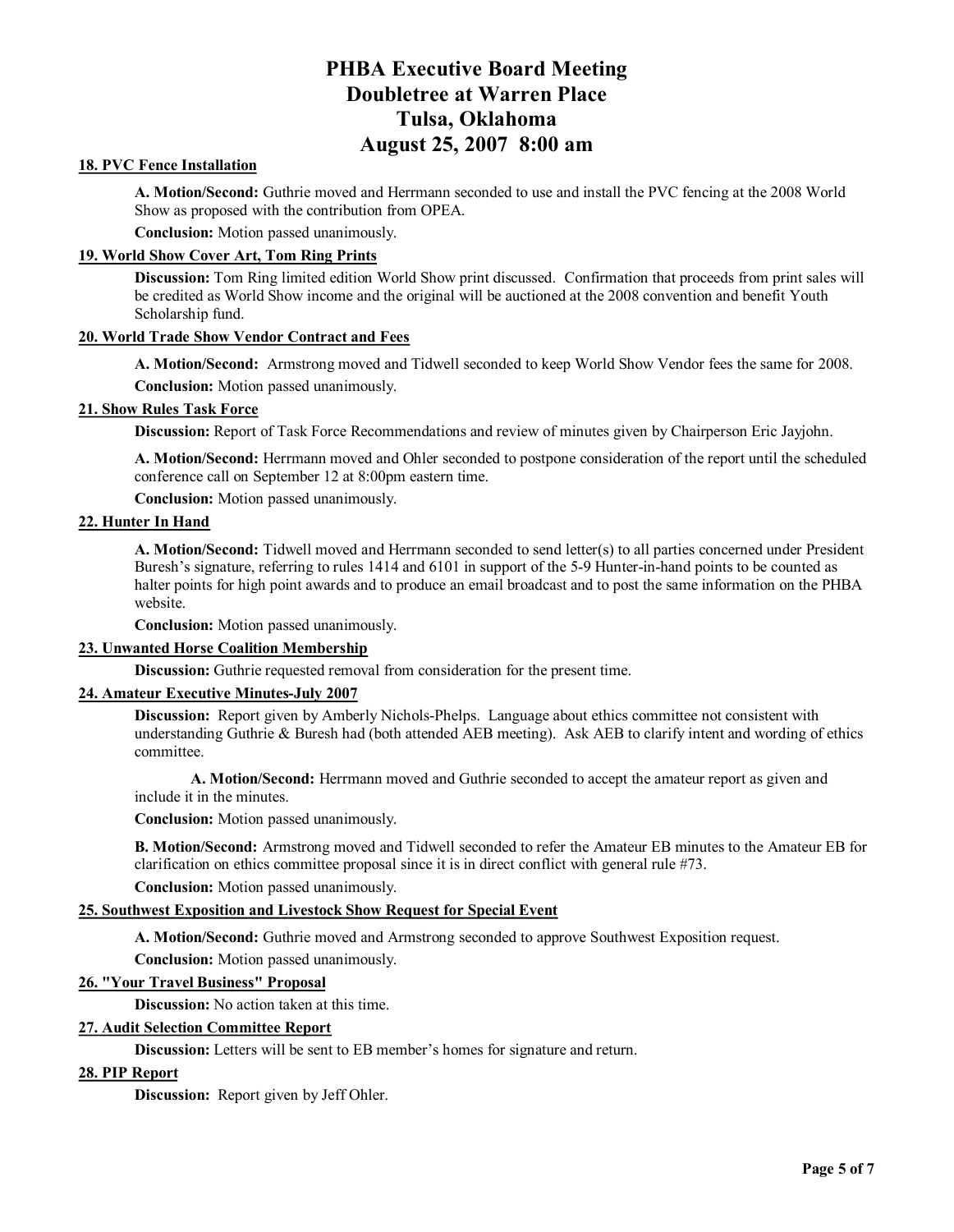# **PHBA Executive Board Meeting Doubletree at Warren Place Tulsa, Oklahoma**

### **August 25, 2007 8:00 am**

**A. Motion/Second:** Guthrie moved and Ohler seconded to have the PHBA office send letters to the owners of the 4 foals of 2006 whose stallions were not nominated and include a refund of their nomination fee and remind them that they had been previously notified in writing of the absence of the stallion's nomination.

**Conclusion:** Motion passed unanimously.

### **29. Professional Trainer Task Force Report**

**A. Motion/Second:** Armstrong moved and Tidwell seconded to approve program pending legal review.

**Conclusion:** Motion passed unanimously.

### **30. Expo Square Contract**

**Discussion:** Contract discussed in Executive Session.

### **31. Semco Contract**

**Discussion:** Contract was discussed in Executive Session.

### **32. AQH Foundation Contract**

**Discussion:** Contract was discussed in Executive Session.

#### **33. DVD Report**

**Discussion:** DVD progress update reviewed.

#### **34. Challenged Rider Report**

**Discussion:** Reviewed written report submitted by Chairperson Jarrell Jackson.

**A. Motion/Second:** Herrmann moved and Guthrie seconded to include the report in the minutes.

**Conclusion:** Motion passed unanimously.

**B. Motion/Second:** Guthrie moved and Herrmann seconded to support the committee's desire to create two classes ("Assisted Rider" and "Non-Assisted Rider").

**Conclusion:** Motion passed unanimously.

**C. Motion/Second:** Guthrie moved and Armstrong seconded to require the creation of new liability forms for "assisted" and "Non-Assisted" riders if the split classes are established.

**Conclusion:** Motion passed unanimously.

### **35. Trainer Crisis Fund Report**

**Discussion:** Reviewed written report submitted by Chairperson Terry Furnish.

**A. Motion/Second:** Ohler moved and Armstrong seconded to include the report in the minutes.

**Conclusion:** Motion passed unanimously.

### **36.Performance Halter Class**

**Discussion:** Covered under Amateur Report - no action required.

#### **37. Membership Drive Report**

**A. Motion/Second:** Guthrie moved and Tidwell seconded to approve the membership drive as presented.

**Conclusion:** Motion passed unanimously.

### **38. Regional Shows**

**Discussion:** No action taken at this time.

### **39. YS & EF Report**

**Discussion:** No action taken on YS & EF report at this time.